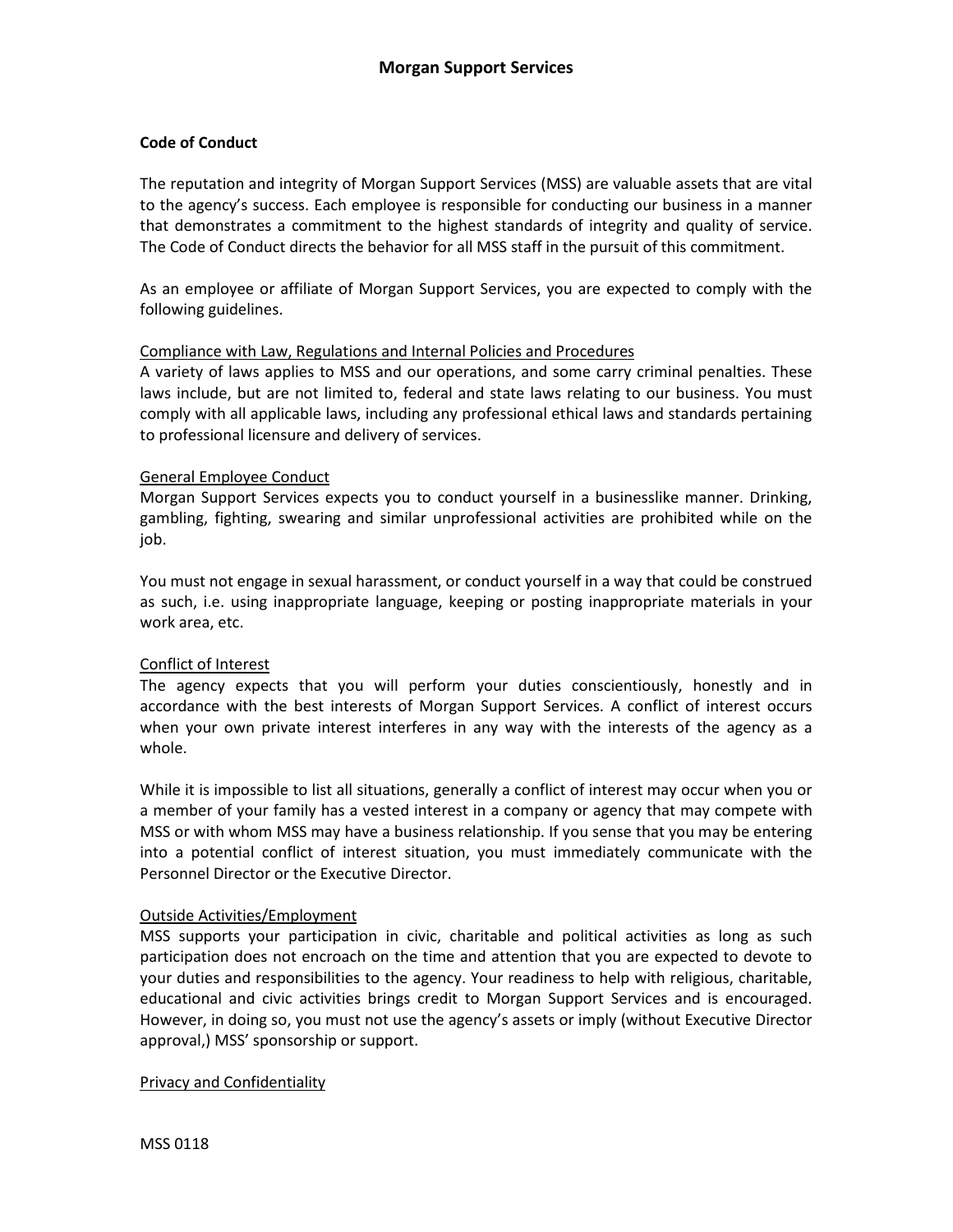You will undoubtedly be exposed to varying degrees of confidential information regarding Morgan Support Services, as well as the people we support. You must maintain confidentiality of business information and clinical information unless otherwise directed to disclose such information by agency executives and/or agency legal counsel.

# Fair Dealing

It is your responsibility to deal fairly and in good faith with program participants, regulators and business partners. You should never take unfair advantage of anyone through manipulation, misrepresentation, inappropriate threats, fraud, abuse of confidential information or other related conduct.

# Agency Records and Communications

Accurate and reliable records are necessary to meet our legal and financial obligations, as well as to manage the agency's business. It is your responsibility to complete any documentation honestly, accurately, completely and legibly, and to submit it in a timely manner. You must not engage in any false record or communication of any kind.

# Exchange of Gifts, Money, and Gratuities

You are required to refuse any gift, favor, or compensation which might be influential or perceived to be influential in obtaining preferential consideration. Although as a general practice staff should not accept any gifts from the people we support or their families, the close nature of the relationships fostered through the work we do may at times result in a person or family offering a token of appreciation to staff. You are required to report to your supervisor any time you are offered gifts to insure that these actions cannot be interpreted as falling outside the boundary of this standard of conduct. You are forbidden from accepting cash from people we support, their families, or outside supporting agencies at any time during your employment with MSS.

### Personal Fundraising

You may not conduct personal fundraising (for example selling items on behalf of your church or a school) during the times that you are working directly with anyone we support. You may not ask the people we support, their families, vendors, or outside agencies to contribute to any personal fundraising activities. You may approach your coworkers during breaks or before or after work with personal fundraising requests; however, any complaints received regarding your personal fundraising activities will be taken seriously and may lead to your being forbidden from engaging in any personal fundraising activities on MSS premises.

### Personal Property

You are required to respect the personal property of your peers and the people we support as you would expect your own personal property to be respected. You must take every measure possible and practical to insure the safety and safe use of the personal property of others. If you perceive that a peer or a person you support is in possession of personal property on MSS premises or during agency activities that either is likely to be damaged, to be stolen, or to cause harm to anyone, you are required to address the issue either with that person or with your supervisor as appropriate.